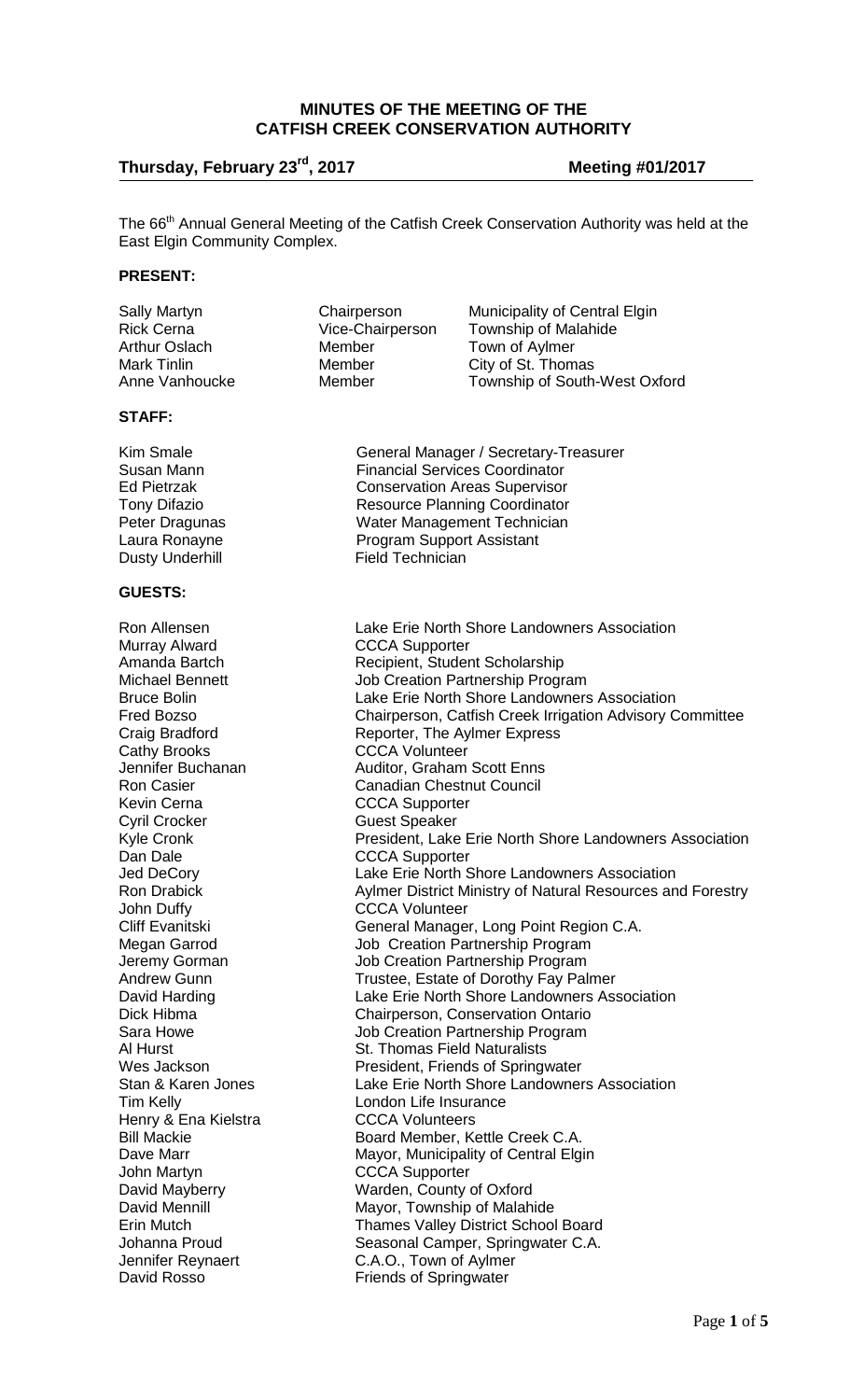| Linda Stevenson | Councillor, City of St. Thomas         |
|-----------------|----------------------------------------|
| Steve Walsh     | <b>Elgin Federation of Agriculture</b> |
| Jim White       | <b>Conservation Award Recipient</b>    |

## **WELCOME / CALL TO ORDER:**

Chairperson Martyn welcomed everyone to the  $66<sup>th</sup>$  Annual General Meeting of the Catfish Creek Conservation Authority and called the proceedings to order at (2:00 p.m.).

### **ADOPTION OF AGENDA:**

| Motion # 01/2017 | A. Vanhoucke | M. Tinlin | <b>CARRIED</b> |
|------------------|--------------|-----------|----------------|
|                  |              |           |                |

THAT, the Agenda for the Annual General Meeting be adopted as circulated.

# **DISCLOSURE OF PECUNIARY INTEREST:**

No one had a pecuniary interest to disclose at this time.

### **INTRODUCTIONS:**

Chairperson Martyn introduced the Catfish Creek Conservation Authority Board of Directors, Staff, and Special Guests in attendance.

## **ADOPTION OF MINUTES:**

| Motion # 02/2017 | M. Tinlin | A. Oslach | <b>CARRIED</b> |
|------------------|-----------|-----------|----------------|
|------------------|-----------|-----------|----------------|

THAT, the Minutes of Full Authority meeting # 10/2016 (December 8, 2016), be accepted as circulated.

Motion # 03/2017 M. Tinlin M. Tinlin A. Vanhoucke CARRIED

THAT, the Minutes of Personnel / Finance Committee meeting # PF 01/2017 (January 26, 2017), be accepted as circulated.

| Motion # 04/2017 | A. Oslach | <b>CARRIED</b><br><b>Rick Cerna</b> |
|------------------|-----------|-------------------------------------|
|------------------|-----------|-------------------------------------|

THAT, the Minutes of Interview Committee meeting # IC 01/2017 (February 17, 2017) be accepted as circulated.

## **2016 AUDITED FINANCIAL STATEMENTS:**

Jennifer Buchanan of Graham Scott Enns LLP Chartered Accountants presented the 2016 Financial Statements and Auditor's Report for the Catfish Creek Conservation Authority.

She stated that the Financial Statements present fairly, in all material respects, the statement of financial position of the CCCA as at December 31, 2016, and the statements of operations and accumulated surplus, changes in net assets, and cash flow for the year then ended in accordance with Canadian accounting standards for public sector entities.

The audience was advised that full copies of the Financial Statements are available at the CCCA Office upon request.

Motion # 05/2017 R. Cerna A. Vanhoucke CARRIED

THAT, the Financial Statements of the Catfish Creek Conservation Authority prepared by Graham Scott Enns LLP, as at December 31, 2016, be adopted as circulated.

### **CHAIRPERSON'S MESSAGE:**

Chairperson Martyn delivered her Annual Message to the audience. She stressed the importance of our municipal partners and the annual revenue generated through municipal levies to support the many environmental programs and services provided by the Conservation Authority. A condensed version of the Chairperson's Message is included on the first page of the 2016 Annual Report.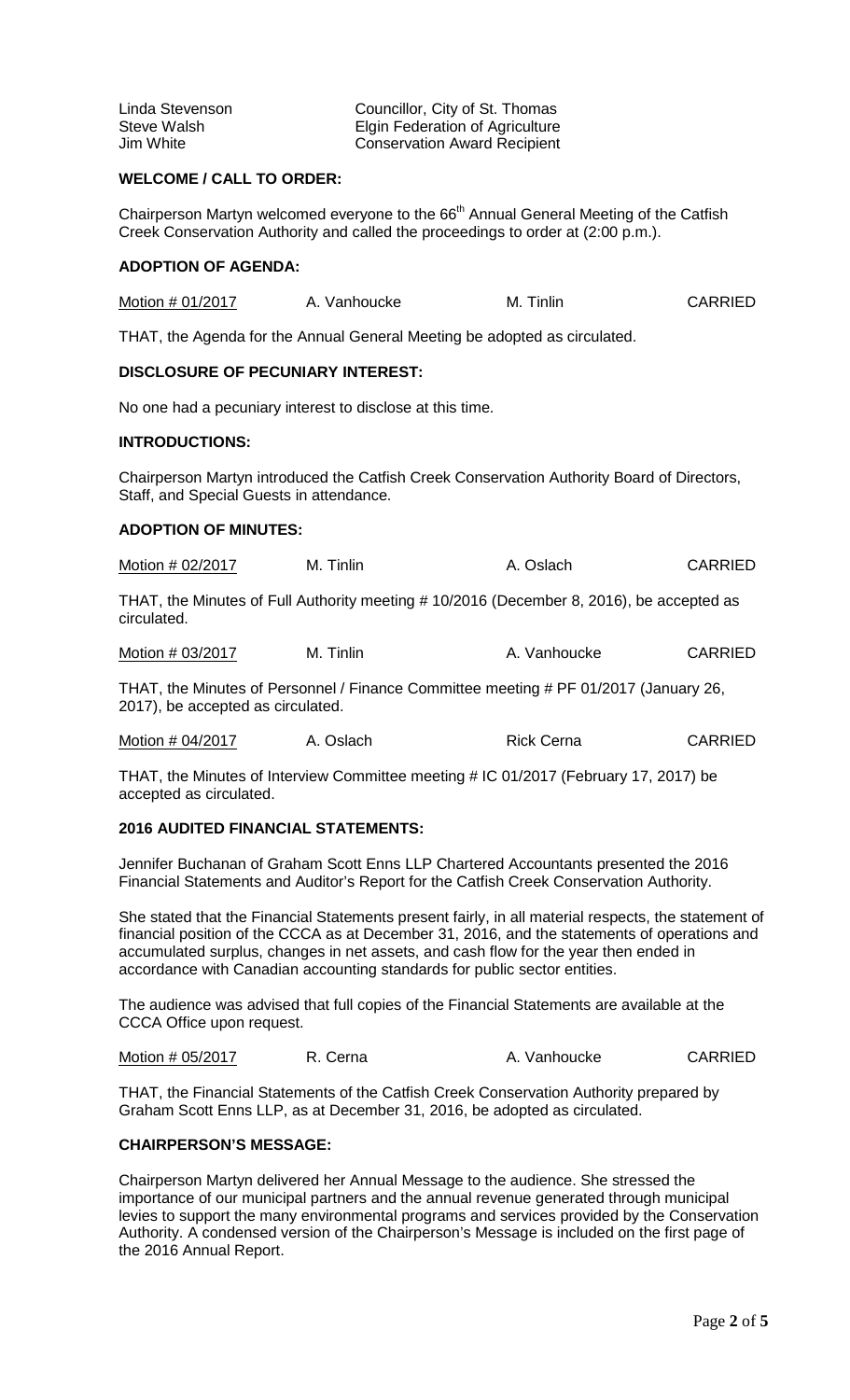## **ANNUAL REPORT PRESENTATION:**

The General Manager / Secretary-Treasurer presented the 2016 Annual Report. He highlighted some of the information contained within the Report and noted that the CCCA was created 67 years ago on today's date on February 23<sup>rd</sup>, 1950.

Motion # 06/2017 M. Tinlin A. Vanhoucke CARRIED

THAT, the 2016 Annual Report be adopted as presented.

## **ELECTION OF OFFICERS:**

Susan Mann, Financial Services Coordinator of the CCCA was asked to conduct the elections for Chairperson and Vice-Chairperson for the year 2017.

Ms. Mann reviewed the election procedures and declared all offices vacant. She then read the names of the current members eligible to vote and asked for the appointment of two scrutineers in the event of an election.

Motion # 07/2017 A. Vanhoucke R. Cerna CARRIED

THAT, Cliff Evanitski and Laura Ronayne act as scrutineers in the event of an election; and further,

THAT, the scrutineers distribute ballots to the eligible voting members, tabulate and report the results of the vote, and destroy all ballots.

Ms. Mann called for nominations for the position of Chairperson of the CCCA for 2017.

Mark Tinlin nominated Rick Cerna.

Nominations for Chairperson were called for a second and third time.

Motion # 08/2017 M. Tinlin A. Vanhoucke CARRIED

THAT, nominations for the position of Chairperson be closed.

Rick Cerna was acclaimed Chairperson for 2017.

Newly acclaimed Chairperson Cerna took the opportunity to thank Mayor Mennill for appointing him to represent the Township of Malahide on the CCCA Board of Directors and to Member Martyn for her service and dedication as Chairperson for the past eight (8) years. He also thanked staff for their passion and support and looked forward to working with them in 2017.

Ms. Mann called for nominations for the position of Vice-Chairperson of the CCCA for 2017.

Arthur Oslach nominated Mark Tinlin.

Ms. Mann called for nominations a second and third time.

Motion # 09/2017 A. Oslach A. Vanhoucke CARRIED

THAT, nominations for the position of Vice-Chairperson be closed.

Mark Tinlin was acclaimed Vice-Chairperson for 2017.

Rick Cerna assumed the Chair to continue the meeting.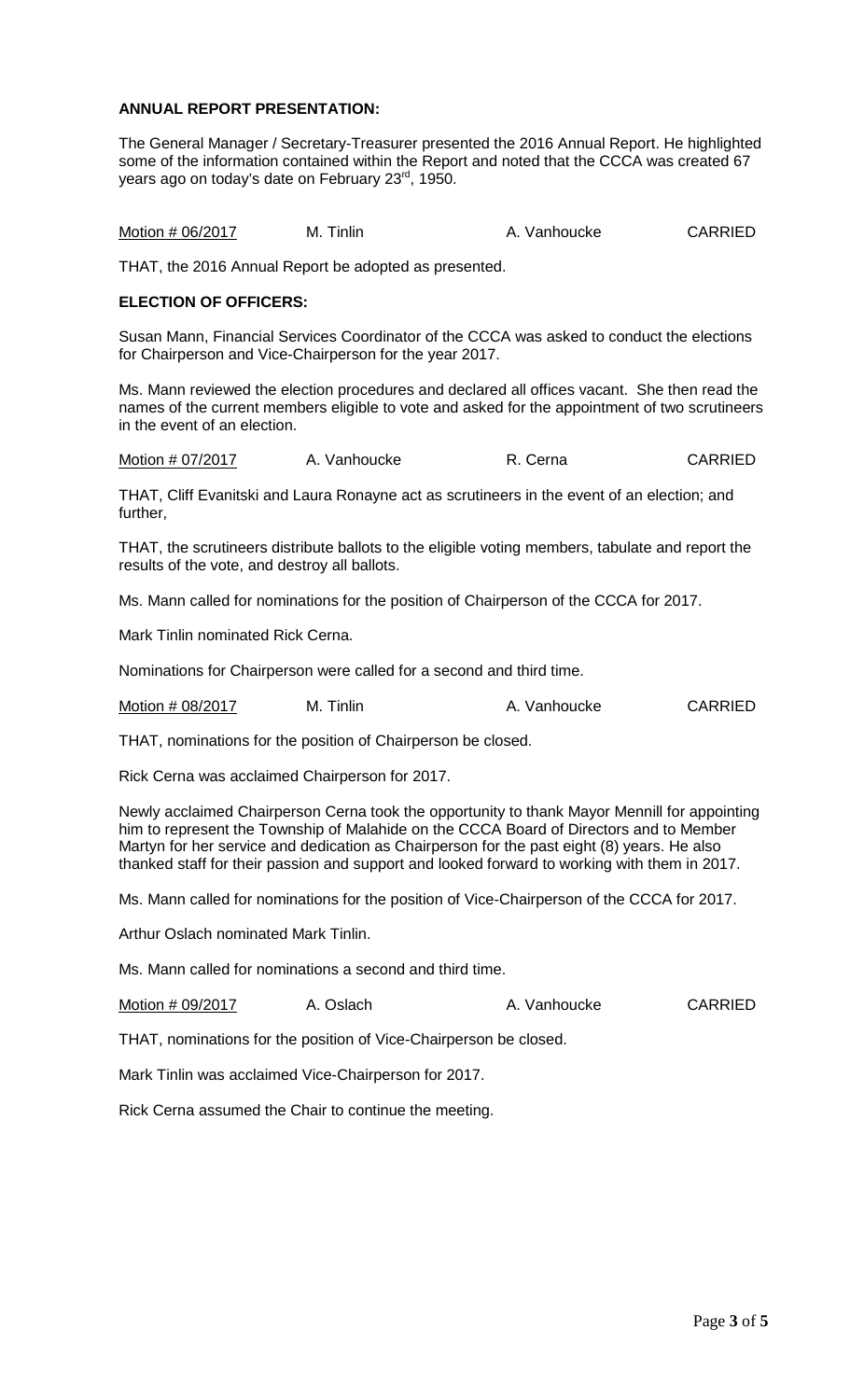## **GUEST SPEAKER:**

Chairperson Cerna introduced Cyril Crocker from the Hawk Cliff Raptor Banders as the Guest Speaker.

Mr. Crocker began his talk by thanking the CCCA for the opportunity to speak at the Annual General Meeting. He then narrated a very informative slide show presentation on Hawk Cliff and the Annual Raptor Banding Program that began in 1969. Cyril has been banding since 1976 and described the various methods used to capture the different bird species, the types of bands used and the collection and recording of data such as the weight and sex of each bird.

Chairperson Cerna thanked Cyril for his talk and presented him with a small token of appreciation on behalf of the Conservation Authority.

## **STUDENT SCHOLARSHIP AWARD:**

Member Vanhoucke awarded the 15<sup>th</sup> Annual Catfish Creek Conservation Authority Scholarship Award to Amanda Bartch. Amanda successfully completed the Environmental Leadership Program at East Elgin Secondary School and will be continuing her post-secondary education in the field of forestry and resource management at Sault College in September, 2017.

### **CONSERVATION AWARD:**

Member Oslach was called upon to present the Conservation Award to Jim White in recognition of his conservation efforts on his scenic 57 hectare farm located in the Municipality of Central Elgin. Jim has undertaken a number of environmental initiatives on his property including planting thousands of trees and constructing three (3) wetlands to enhance the wildlife habitat along the main branch of Catfish Creek.

Mr. White thanked the CCCA for recognizing him with such a prestigious Award.

## **CERTIFICATE OF RECOGNITION:**

Vice-Chairperson Tinlin officially recognized the Estate of Dorothy Fay Palmer and its Trustee, Mr. Andrew Gunn, for the generous financial support (\$135,000.00) provided to the CCCA for several special projects to benefit the environmental and local community.

Andrew Gunn was in attendance to accept the Certificate of Recognition on behalf of the Estate of Dorothy Fay Palmer. Mr. Gunn noted the improvements made to the Springwater Conservation Area and the Yarmouth Natural Heritage Area would be enjoyed by the public for years to come.

### **OTHER BUSINESS:**

| Motion # 10/2017 | S. Martyn | M. Tinlin | <b>CARRIED</b> |
|------------------|-----------|-----------|----------------|
|------------------|-----------|-----------|----------------|

THAT, Rick Cerna, Chairperson, Mark Tinlin, Vice-Chairperson, and Kim Smale, General Manager / Secretary-Treasurer, be designated as Signing Officers for Authority business in the year 2017; and further,

THAT, Susan Mann, Financial Services Coordinator, be assigned with signing authority for payroll items and utility accounts; and further,

That, the borrowing maximum for 2017 be up to the sum of \$175,000.00.

Motion # 11/2017 S. Martyn G. A. Oslach CARRIED

THAT, the Canadian Imperial Bank of Commerce, Aylmer Branch, be appointed the Authority's banking institution for the year 2017.

| Motion # 12/2017<br>M. Tinlin | A. Vanhoucke | <b>CARRIED</b> |
|-------------------------------|--------------|----------------|
|-------------------------------|--------------|----------------|

THAT, Steve Gibson be appointed as the Authority Solicitor for the year 2017 to deal with matters of litigation; and further,

That, Kim Bowsher of Bowsher + Bowsher be appointed to deal with matters of real estate for the year 2017.